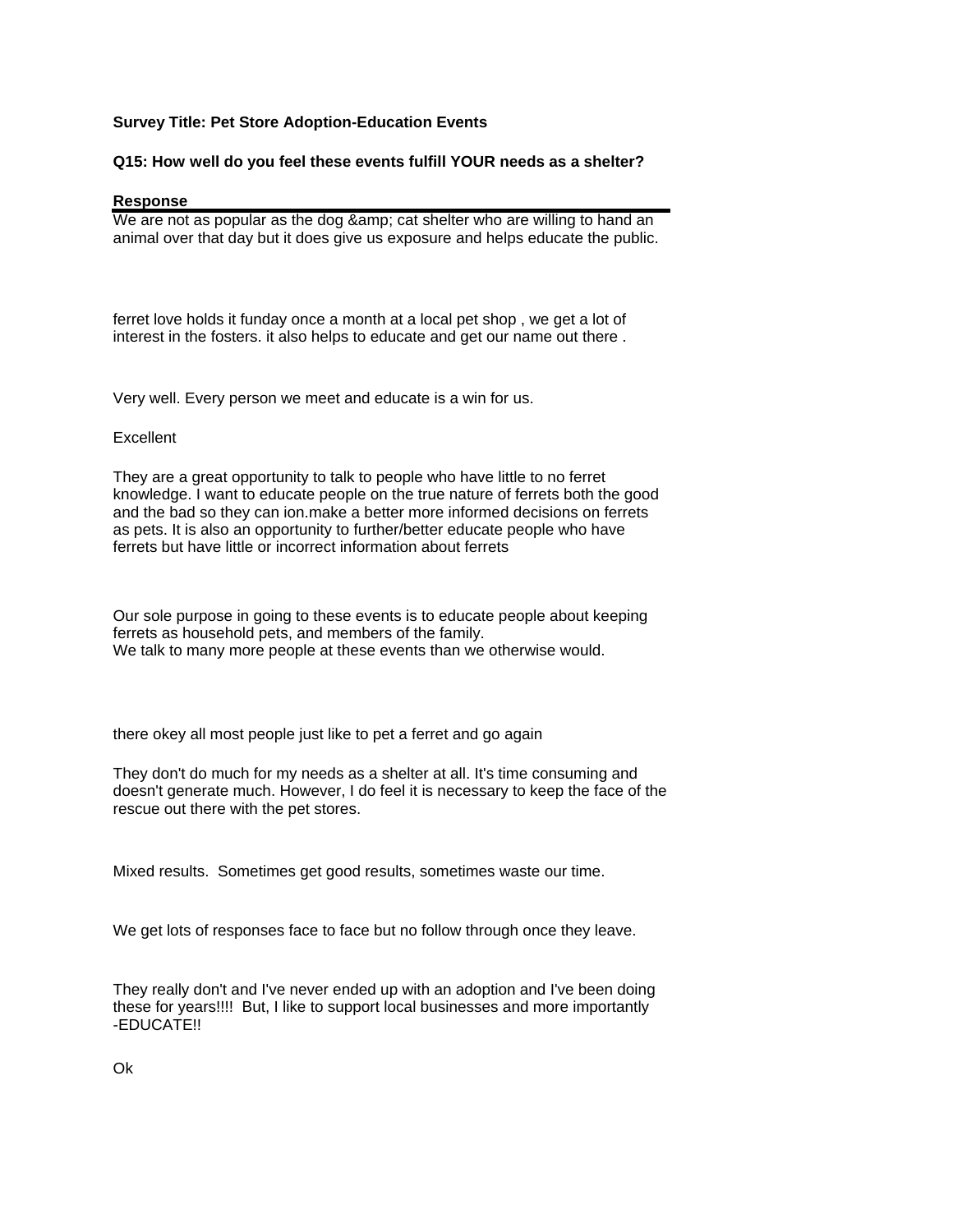Pretty well. We often hear that they didn't know there was a ferret shelter in the area.

I don't think they do

I need for others to learn about ferrets before they buy one so they don't end up in a shelter. ... or worse.

Sometimes these events do well. It would be nice if I had time to promote further education to the community.

It helps to get the word out regarding the work we do as an adoption agency. We DO NOT warehouse ferrets!

I don't get many adoptions from those events, the stores I am in don't seem to have all that much traffic and it takes a big chunk out of the day. But it does fulfill the educational part.

We feel that it is a good thing in order to promote ferret care and knowledge about them. But as for OUR needs ... we seem to take a back burner to other non-ferret shelters.

Somewhat if there are donations

there OK but word to mouth is better

I am with Mass Ferret Friends, our mission/goal is to provide shelter, education and outreach to the ferret community. Doing the education/adoption days helps us to reach out and educate the people in the area of the store and promote available ferrets.

Good in that if people ask questions they are more prepared to make an educated decision

At PETCO and other pet stores that sell ferrets, they don't. If you go to a pet fair, pet expo, etc. that's on " neutral ground ", you do because you are there with other pet-friendly groups. You are then part of a network of likeminded people who will get the word out for you. Now I say this IF you work WITH the other groups but if you come across like a DIVA, it will backfire.

Good way to speak to many people.

Its a lot of work and preparation, instead of fulfilling my needs it adds to the stress.

Sometimes great and other times a waste of time.